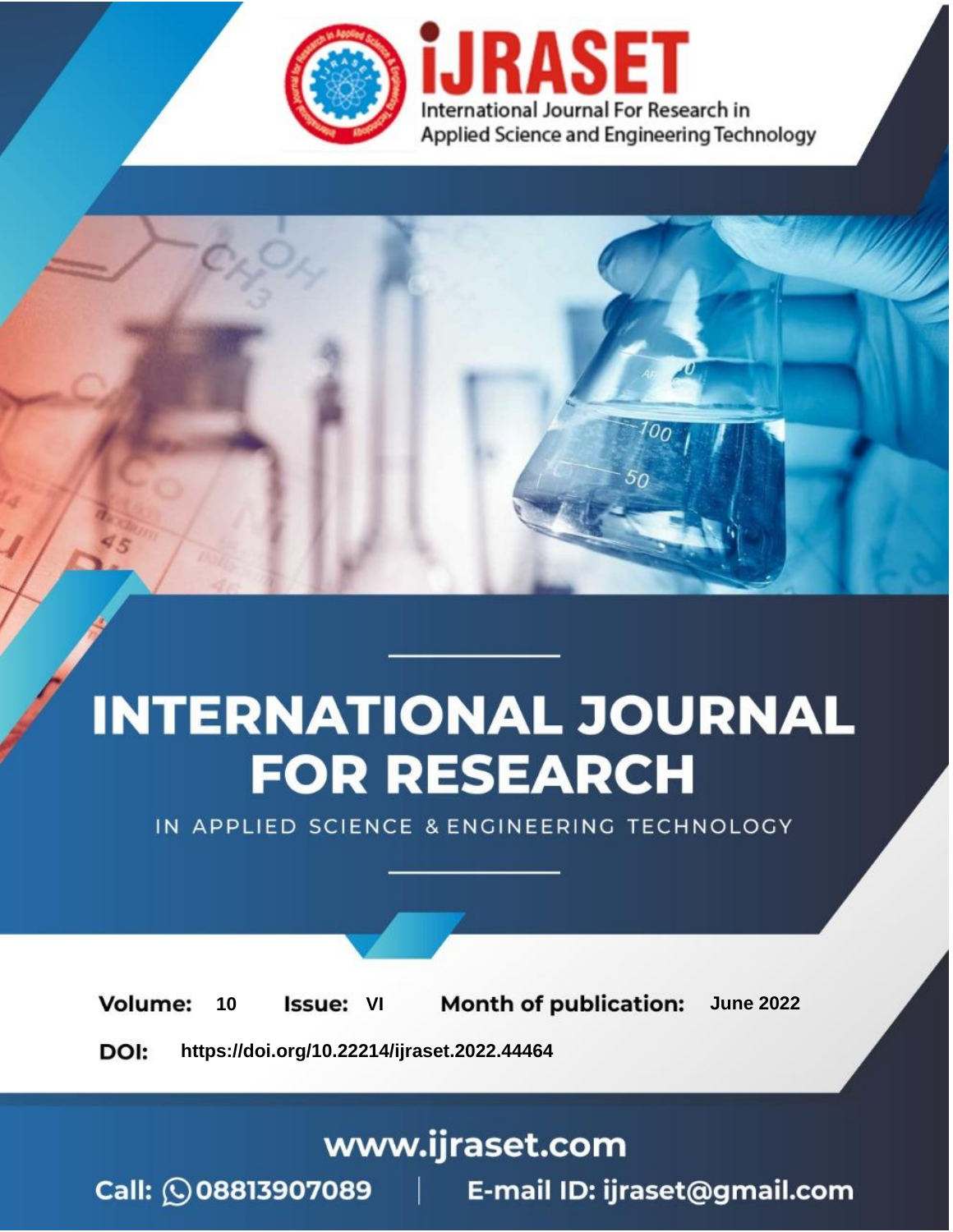

### **Features of the Course and Measures for the Correction of Thrombocytopathy in Adolescents**

Abdiev Kattabek Makhmatovich<sup>1</sup>, Gaffarov Fazliddin Ergashevich<sup>2</sup>, Sattorov Ulugbek Abbos Ugli<sup>3</sup> *1 Samarkand State Medical Unoversity, Associate Professor of the Department of Hematology*

*<sup>2</sup>Doctor of the Samarkand multidisciplinary medical center 3 Samarkand State Medical Unoversity, Clinic intern of the Department of Internal Diseases*

*Abstract: This paper discusses features of the course and measures for the correction of thrombocytopathy in adolescents. Thrombocytopathy is a chronic disorder of normal hemostasis, in which the number of formed cells (platelets) remains at an acceptable level, but their functionality decreases significantly, which leads to a catastrophe on the part of the entire hematopoietic system.*

*Keywords: thrombocytopathy, syndrome, symptomatology, pathological process, mutation.*

#### **I. INTRODUCTION**

Thrombocytopathy is a chronic disorder of normal hemostasis, in which the number of formed cells (platelets) remains at an acceptable level, but their functionality decreases significantly, which leads to a catastrophe on the part of the entire hematopoietic system. The symptomatology is severe, accompanied by hemorrhagic syndrome and other phenomena, for which, in general, dangerous complications are typical. Deadly in nature1786-1789. Treatment is required as soon as possible. In some cases, it is necessary to limit oneself to the elimination of basic symptoms, which does not completely cope with the problem, but increases the chances of survival and improves prognosis. Thrombocytopathy has an ICD-10 code - D69 with a postfix indicating the origin of the pathological process [5].

At the heart of the formation of the disorder lies a group of possible moments. In more detail: Hereditary predisposition, defects in certain genes According to statistics, there is a considered deviation in 5-10% of cases from the total mass of the disorder on the part of the hematopoietic system and hemostasis. According to various estimates, up to 70% of clinical situations fall on the share of genetically determined thrombocytopathies. In this case, mutations are noted that exclude the possibility of a cure. It remains only to correct the symptoms. Hereditary forms are accompanied by a rapid progression of the condition, critical disorders in the functioning of all organs and systems. Decreased production of coagulation factors, adhesion and platelet aggregation As a result of the course of hypovitaminosis, for example, a lack of B12 or B9 (megaloblastic anemia), other disorders such as DIC, current autoimmune inflammatory processes (as an option - systemic vasculitis).

In both cases, the disorder develops rapidly. However, hereditary forms of thrombocytopathy provoke the main symptoms immediately, from childhood. Due to the lack of specific signs, even experienced doctors cannot always immediately determine the essence of the pathological process. False diagnoses are made, ineffective therapy is carried out. This can cost the patient's life. As a result of violations, a complex disorder of normal hemostasis or a specific stage of it is observed. For example, adhesion (sticking), or aggregation (disaggregation thrombocytopathies). At each stage, the body involves certain substances. Violations of synthesis and is provoked by genetic mutations transferred by diseases. It is not possible to eliminate the etiological factor in all cases. Acquired forms have a clear and understandable symptomatology [2.p.42]. The development of the clinical picture can be easily linked to previous processes. Unfortunately, even when suspicious symptoms are detected, patients are in no hurry to contact specialists, lose precious time and miss the opportunity for a complete cure. Classification The subdivision is carried out for several reasons. The first and already mentioned is the origin of the pathological process.

According to him, the following types of violations are called:

*1)* Congenital form. It occurs in the vast majority of recorded and described clinical situations. Accompanied by critical disorders of hemostasis, therapy does not give a pronounced effect. For this reason, it remains for doctors to deal with the symptoms, to eliminate the most dangerous signs. Regular therapeutic measures are required. Courses 2-4 times a year. Forecasts remain vague.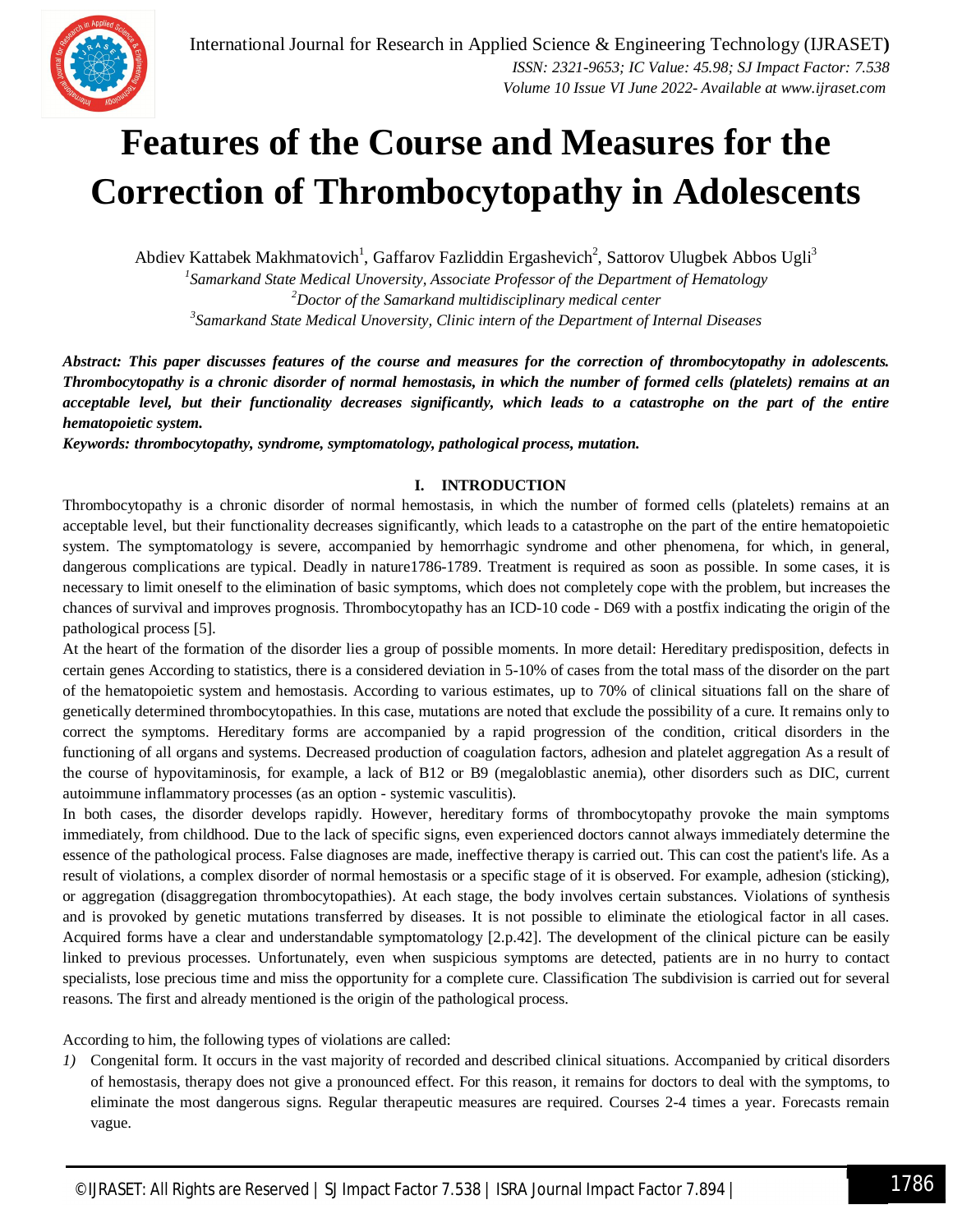International Journal for Research in Applied Science & Engineering Technology (IJRASET**)**



 *ISSN: 2321-9653; IC Value: 45.98; SJ Impact Factor: 7.538 Volume 10 Issue VI June 2022- Available at www.ijraset.com*

- *2)* Acquired type. Occurs in about 30% of situations. Restorative measures are possible, with timely detection, it is possible to completely cope with the pathological process. The main category of patients are young people from 20 to 35 years old. In the fairer sex, thrombocytopathy is found somewhat less frequently (about 1.5-2 times) [1]. Congenital form of the pathological process Assumes division depending on the stage at which hemostasis is disturbed. Problems in terms of adhesion (adhesion) of formed blood cells. Disorder of the first stage of restoring the integrity of tissues in the destruction of blood vessels. Accompanied by a decrease in the synthesis of certain substances. The most severe symptoms are characteristic, since coagulation is impossible even to a minimal extent (von Willebrand disease, macrocytic platelet degeneration of Bernard-Soulier). Violations of normal aggregation. Accompanied by insufficient production of protein structures.
- *3)* Autosomal recessive or dominant disaggregation thrombocytopathy
- *4)* Glyantsman's thrombasthenia. Partial disaggregation thrombocytopathies. Caused by the loss of part of the function of platelets.
- *5)* Collagen aggregation, ADP, thrombin aggregation.

These include: anomaly of May-Hegglin, Pearson-Stob, hereditary afibrinogenemia. Gray platelet syndrome (with insufficient storage of granules and their components): Herzhmansky-Pudlak syndrome and other deviations of a similar plan. Separately, it is worth mentioning the pathology associated with congenital anatomical defects, genetic abnormalities. For example, heart defects, Down syndrome and other similar phenomena.

Acquired thrombocytopathies Classified according to the nature of the disorder. Accordingly, two more forms of violation are called: Acute. Episodic, rapid course of the disease, in general, is atypical. Therefore, it is relatively rare to talk about it. Violation is accompanied by a rapid unfolding of the full clinical picture, critical manifestations, the condition worsens in a matter of hours, ends in death especially often. Chronic. The most common type. Talking about the acute form of thrombocytopathy is not entirely true. Because the process is in a latent state up to a certain point, critical violations are accompanied by the onset of dysfunction, its manifestation. Symptoms The clinical picture is determined by the development of typical disorders. They correspond to violations of normal coagulability. Frequent nosebleeds. Regardless of the influence of a third-party factor. At the same time, blood pressure remains normal or below it, there are also no mechanical factors of influence, trauma. The intensity of the process is so great that in some cases one cannot do without medical help right away. It will require tamponade, the use of drugs to restore the normal state. Read about other causes of nosebleeds (frequent and episodic) in adults here, in children - here. Bruises, hematomas on the body are a mandatory, but not a characteristic sign of thrombocytopathy. Arranged in random order. This is the result of a violation of the anatomical integrity of the vessels, small capillaries (hemorrhagic syndrome). Sizes can be significant: up to several centimeters and even more. In the course of progression, the manifestation becomes more pronounced, accompanied by a gradual increase in the number of bruises. At the same time, there is no pain at the site of hematoma formation, because there was no mechanical factor tissue damage [4.p.121].

Weakness. Violation of normal working capacity. A person tends to lie down, there is no strength to perform daily work. Muscular asthenia is present. The muscles become sluggish, it is impossible to move even for short distances. Drowsiness. During the daytime, at night. Constantly. Regardless of the amount of rest. This is a typical manifestation of iron deficiency anemia, which develops in almost all patients with thrombocytopathy, even in the early stages. The secondary pathological process progresses rapidly, in parallel with the formation of the main disorder. Tachycardia. Increase in heart rate. How pronounced - depends on the degree of developed anemia, hemoglobin deficiency. Cardiac structures do not receive enough oxygen, useful substances, they cannot work in the same rhythm. Intensification occurs as an adaptive mechanism. But it doesn't give any result.

Drop in blood pressure. 10-30 mm Hg less than the individual functional norm for a particular person. Dyspnea. Even without any physical activity. Accompanied by the inability to work, move, climb stairs. The person is in a state of forced rest. Sweating. Hyperhidrosis. Also the result of anemia. Frequent fainting. Insufficient nutrition and oxygen supply affects, including the brain. Syncopal episodes become more frequent as the underlying diagnosis progresses. Menorrhagia. In girls and adult women. Abundant menstrual bleeding, as well as an outpouring of liquid connective tissue, is possible out of connection with the cycle.

This is a deadly symptom that cannot but affect the general condition, aggravates the course of anemia, and provokes deadly complications in patients. Immediate hospitalization in a gynecological hospital is required. Massive bleeding. Gastrointestinal, pulmonary, others. They pose a critical threat to the life of the patient. They begin spontaneously, without visible provocateurs. The impossibility of normal surgical interventions due to the general fragility of the vessels. Inability to adequate spontaneous hemostasis. This is a big problem, since even dental treatment becomes an impossible task. Objectively, occult blood is found in the stool tests, what can we say about constant minor bleeding. Hematuria - traces of red blood cells in the urine, which should not be. The symptoms are extremely dangerous. The disorder cannot be ignored, otherwise thrombocytopathy will quickly provoke fatal complications.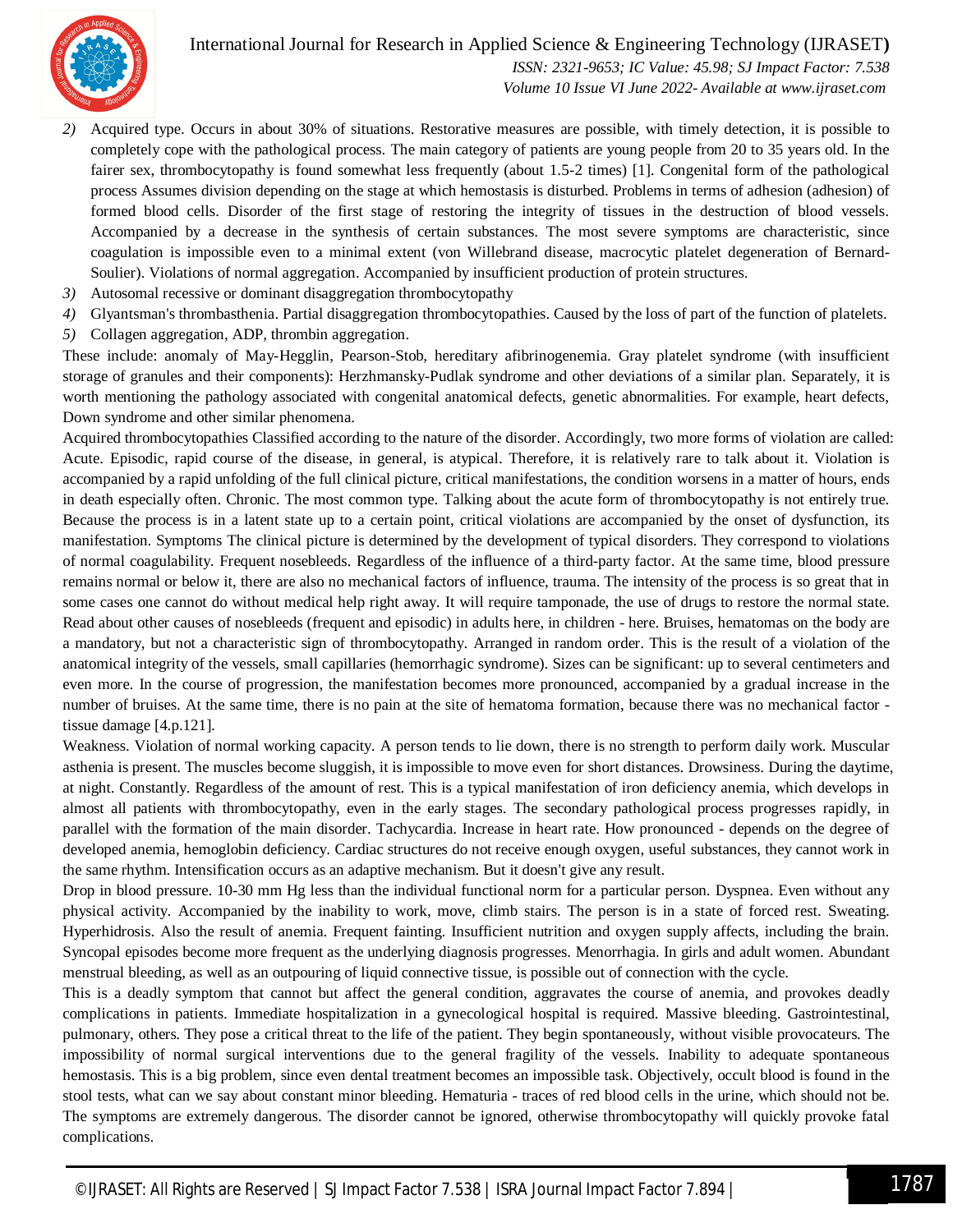

#### International Journal for Research in Applied Science & Engineering Technology (IJRASET**)**

 *ISSN: 2321-9653; IC Value: 45.98; SJ Impact Factor: 7.538 Volume 10 Issue VI June 2022- Available at www.ijraset.com*

The reasons There are only two development factors. They have already been mentioned. Genetic anomalies. They occur 3-4 times more often when compared with other factors provocateurs. The inheritance of the pathological process occurs directly or as an additional disorder with rare mutations. There is a wide group of specific syndromes that provoke certain dysfunctions. Deviations in the synthesis of coagulation factors, proteins. Some diseases that cause manifestations of thrombocytopathy to life. When there are enough formed cells, but they are not able to perform their functions - to ensure normal coagulation. These include processes such as hemorrhagic vasculitis, disseminated intravascular coagulation syndrome (DIC), megloblast anemia due to insufficient amounts of vitamin B12 and / or folic acid, cirrhosis of the liver, and renal failure. The reasons are evaluated first. If a hereditary form of pathology is detected, a complete recovery is not necessary. Only symptomatic correction is possible. Diagnostics The examination is carried out under the supervision of a hematologist. In relatively mild cases, it is possible on an outpatient basis. But more often, hospitalization in a specialized hospital for a short time is required. Indicative list of activities: Oral questioning of the patient. Fixing all complaints. Based on the clinical picture, a number of hypotheses are put forward. You need to exclude them one by one, as the doctors progress, they discover a specific diagnosis. Collection of anamnesis. Thrombocytopathy in children is difficult to diagnose, since, as such, it is not possible to detect probable causes. The facts of a difficult course of pregnancy, family history are revealed. In older patients, a group of diseases transferred during the life period, current pathological processes is subject to assessment. These factors are taken into account when identifying the origin of the violation. General blood test (KLA). A normal platelet count is found. Often there are no specific deviations at all. Coagulogram. Informative laboratory technique. Aimed at detecting the rate of platelet clotting. With the disease under consideration, it increases significantly. Study of the morphological functions of platelets. Plays a major role in the diagnosis. Purposeful searches give good results and immediately make it possible to state the presence of a pathological process [1].

When examining children, it is recommended to go through three cycles during the entire acute phase. Even before the start of treatment, then in the process of therapy and already at its final stage. The list of events is not exhaustive, these are the most common. According to the indications, patients are referred to a gynecologist, ENT doctor, and other specialists. Depending on the prevailing symptoms. Treatment Therapy is carried out on an urgent or planned basis. In patients with hereditary forms of thrombocytopathy, complete recovery is impossible. With regard to acquired varieties, the elimination of the main process is required. As a rule, in both situations, the treatment is symptomatic, aimed at stopping the manifestations of the deviation. Several pharmaceutical groups are used. Angioprotectors. As the name implies, the task of these medicines is to strengthen blood vessels, normalize their elasticity. Such names as Anavenol, Askorutin, ascorbic acid are used. Complex, for a long time. The duration of the course depends on the doctor's prescription, the severity of the disorder. Products based on aminocaproic acid. Helps to stop bleeding. Can be applied locally. For example, with the destruction of the vessels of the nose, open wounds. Hemostatic agents as needed. Vikasol and similar. Vitamin and mineral complexes. metabolic drugs. Potassium orotate and the like. If necessary, iron or B12, folic acid preparations are prescribed. If correction of anemia is required. This allows you to remove some of the severe symptoms of the pathological process.

Diet changes play a big role. The menu should include a large number of products of plant origin, animal protein, peanuts. If necessary, a transfusion of erythrocyte mass, plasma is carried out. This is an extreme measure and does not always give a sufficient effect. The planned course of treatment is carried out 2-4 times a year, depending on the severity of the pathological process. Disaggregation thrombocytopathy requires more frequent interventions. Forecast In most cases, with adequate treatment, timely therapy, the prospects for recovery are quite favorable. Survival according to various estimates ranges from 60 to 85% or even more. Some forms of the pathological process cannot be corrected in principle. With the development of massive bleeding, a tendency to such, the chances of saving life are not so high. About 10-15%. The key to a successful cure is early diagnosis, it should not be delayed.

Especially if there are suspicious manifestations. Possible Complications {banner\_banstat9} The consequences of thrombocytopathy are critically dangerous. Among the main ones: Massive bleeding. Uterine, gastrointestinal. Pulmonary and others. Accompanied by the release of a large amount of liquid connective tissue. asthenic phenomena. Up to the inability to perform daily activities at home, at work. Significantly reduce the quality of human life. Although they do not carry a mortal danger. Recovery allows you to partially stop the manifestations of the disorder. Possible severe disability and death from blood loss. Thrombocytopathy is a qualitative defect in platelets, a complex process that requires urgent treatment. Efficiency depends not only on the timeliness of the prescribed course, but also on the form of the disorder. Congenital, hereditary disorders have a genetic basis, therefore, only the removal of symptoms is possible, the prevention of fatal complications. The issue is resolved under the supervision of a hematologist.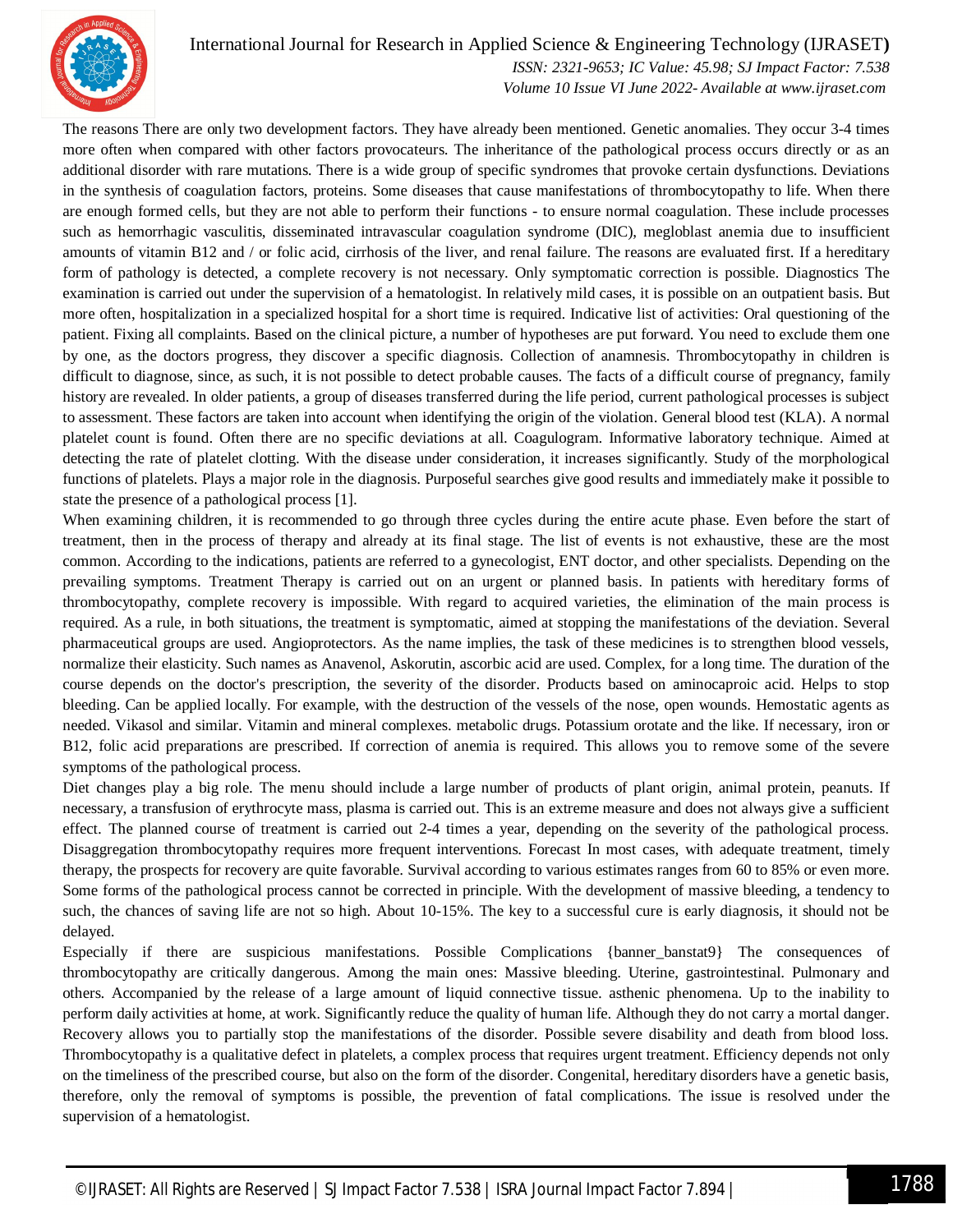

International Journal for Research in Applied Science & Engineering Technology (IJRASET**)**

 *ISSN: 2321-9653; IC Value: 45.98; SJ Impact Factor: 7.538*

 *Volume 10 Issue VI June 2022- Available at www.ijraset.com*

#### **REFERENCES**

- [1] Bazarny V. V. Cytochemical characteristics of neutrophilic granulocytes / V. V. Bazarny, E. A. Tikhonina, Yu. V. Shilko // Clinical laboratory diagnostics. 2017. - No. 8. - S. 48-50.
- [2] Hematology: The latest reference book // Ed. K. M. Abdulkadyrova. M .: "Eksmo". St. Petersburg. : "Owl", 2004. 928 p.
- [3] Guseva S. A. Hereditary and acquired hematological syndromes in clinical practice / S. A. Guseva, A. G. Dubkova, V. P. Voznyuk // LOGOS, Kyiv, 2000. -146 p.
- [4] Kovalchuk L. V. System of cytokines / L. V. Kovalchuk // Study guide text. M. : RSMU, 2000. 64 p.
- [5] Shitikova A.S. The role of platelets in the coagulation process / A.S. Shitikova // St. Petersburg State Medical University. 2003. S. 4 16.
- [6] Abdiev, K. M., Madasheva, A. G., & Mamatkulova, F. K. MODERN METHODS OF TREATMENT OF HEMORRHAGIC SYNDROME AT AN EARLY STAGE IN PATIENTS WITH IDIOPATHIC THROMBOCYTOPENIC PURPURA. УЧЕНЫЙ XXI ВЕКА, 41.
- [7] Ruziboeva, O. N., Abdiev, K. M., Madasheva, A. G., & Mamatkulova, F. K. MODERN METHODS OF TREATMENT OF HEMOSTASIS DISORDERS IN PATIENTS WITH RHEUMATOID ARTHRITIS. УЧЕНЫЙ XXI ВЕКА, 8.
- [8] Makhmonov, L. S., Mamatkulova, F. K., Berdiyarova, M. B., & Shomurodov, K. E. (2021). The main causes of anemia in iron and vitamin b 12 deficiency associated with helicobacter pylori. Nveo-natural volatiles & essential oils Journal| NVEO, 10167-10174.